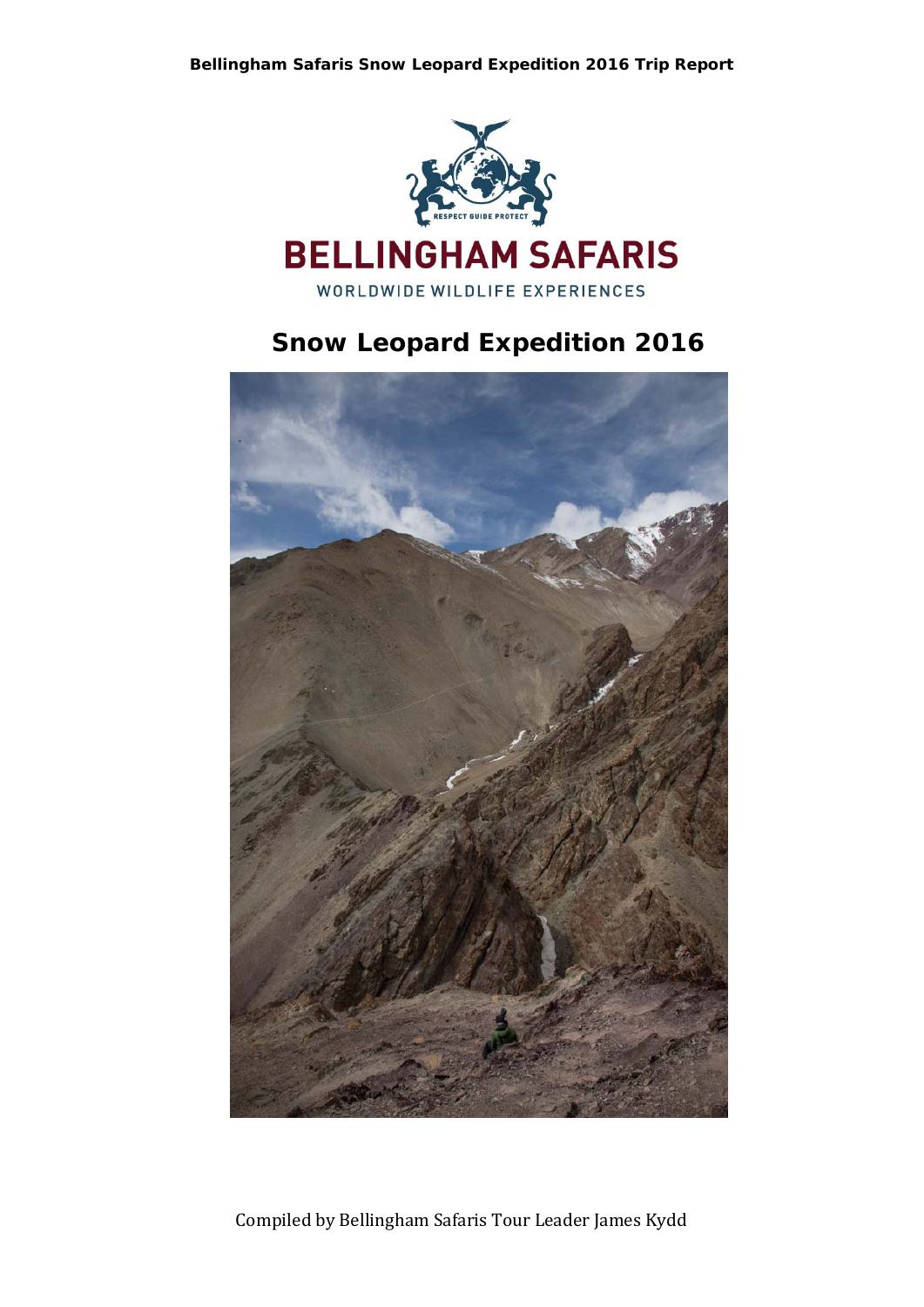**Dates: 10-21 March 2016** 

**Location: Hemis National Park, Ladakh, India** 

**Conditions: Cold! We had a number of mild evenings, but also some very cold ones, two thermometers recorded -15C inside the "relative warmth" of the tent. There was very little snow when we arrived, but we got a fair amount of it on our last few days obscuring visibility.** 



One of the most impressive sights on this expedition is from the flight into Leh and the view of the Himalayas from above. We spent our first two days acclimatizing to the 3500m altitude at the Grand Dragon Hotel, and took a few minor excursions from this base. We had some good birding in and around Leh, highlights being excellent sightings of both Ibisbill and the elusive Solitary Snipe. The visit to the Thiksey Monastery and the beautiful Maitreya Buddha was a cultural delight with Phunchok teaching us the intricacies of Ladakhi Buddhism. Some of us spent an enjoyable afternoon bargaining in the Leh market. We managed to catch a delightful sunrise over the mountains from the elevated Shanti Stupa, and then dedicated an afternoon to looking for the Ladakh urial, passing the confluence of the Indus and Zanskar rivers and eventually finding a herd near the Nimmo village just as we were about to call it a day.

The next day we made our way deep into the mountains, the winding roads and their precarious drop-offs adding to the building excitement. We loaded up the mules and made our way up the valley. There had been very little snowfall so far this winter, and so not only was the snow-line at a much higher altitude, so were the blue sheep, the snow leopards' major food source in Hemis. We thus decided to shift base camp from our usual area to just below the little Rhumbak hamlet at an elevation of 3950m.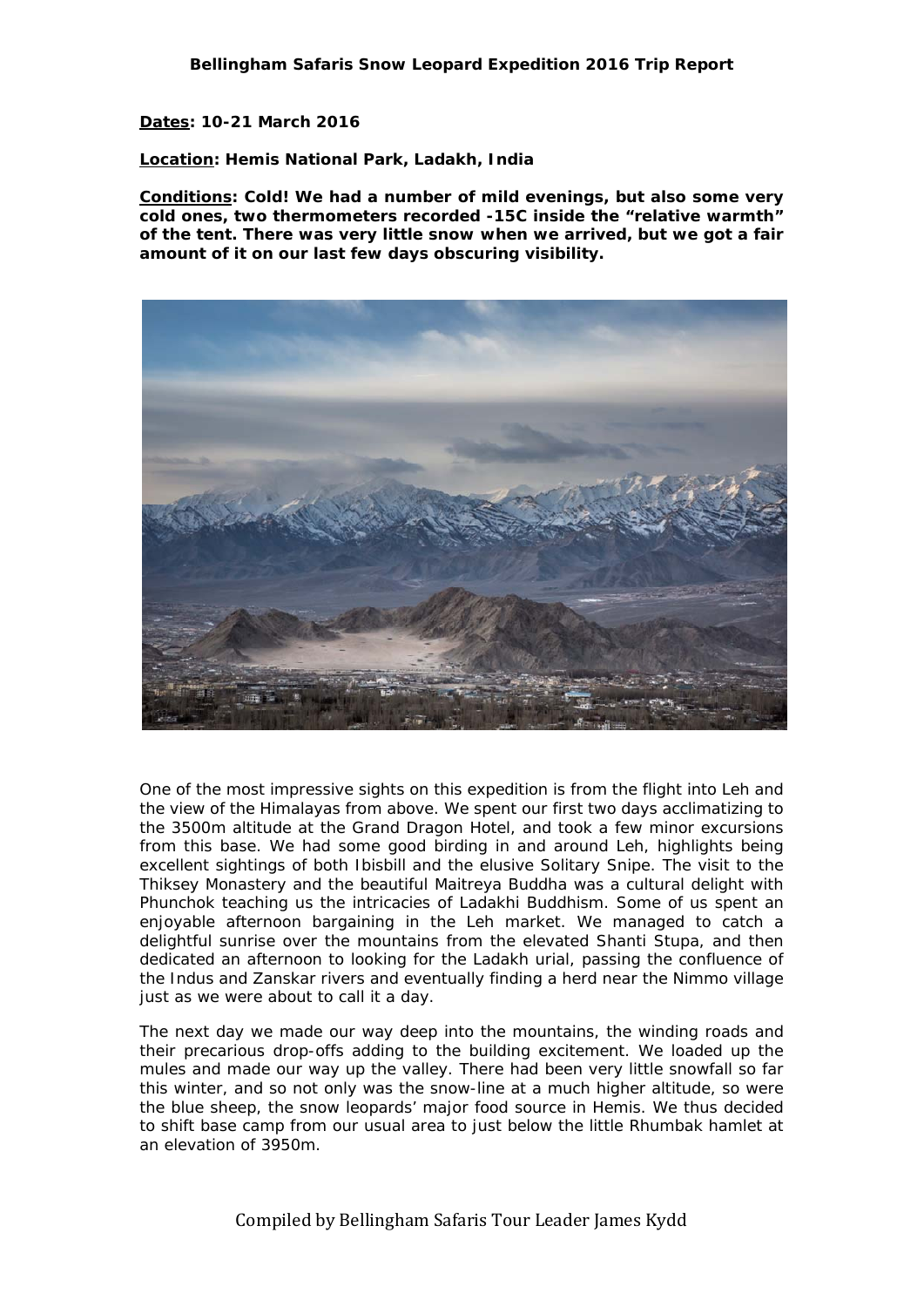I had really missed Hemis and was delighted to return to its towering rocks, icecapped streams and frozen waterfalls. When we arrived in camp we were greeted with the news that there had been no sightings for the last 5 days, and that 15 groups this season had returned home empty handed…not that it in any way dampened the positive spirit in our team. We spent that afternoon just above our camp on an open field that would be our main scanning area for the next 8 days.



The following day we headed up the Rhumbak valley, and found a wooly hare, robin accentors, Chuckar Partridges and a few flocks of Fire-fronted Serins. There were also tracks of both Snow Leopard and the Tibetan Wolf.



Compiled by Bellingham Safaris Tour Leader James Kydd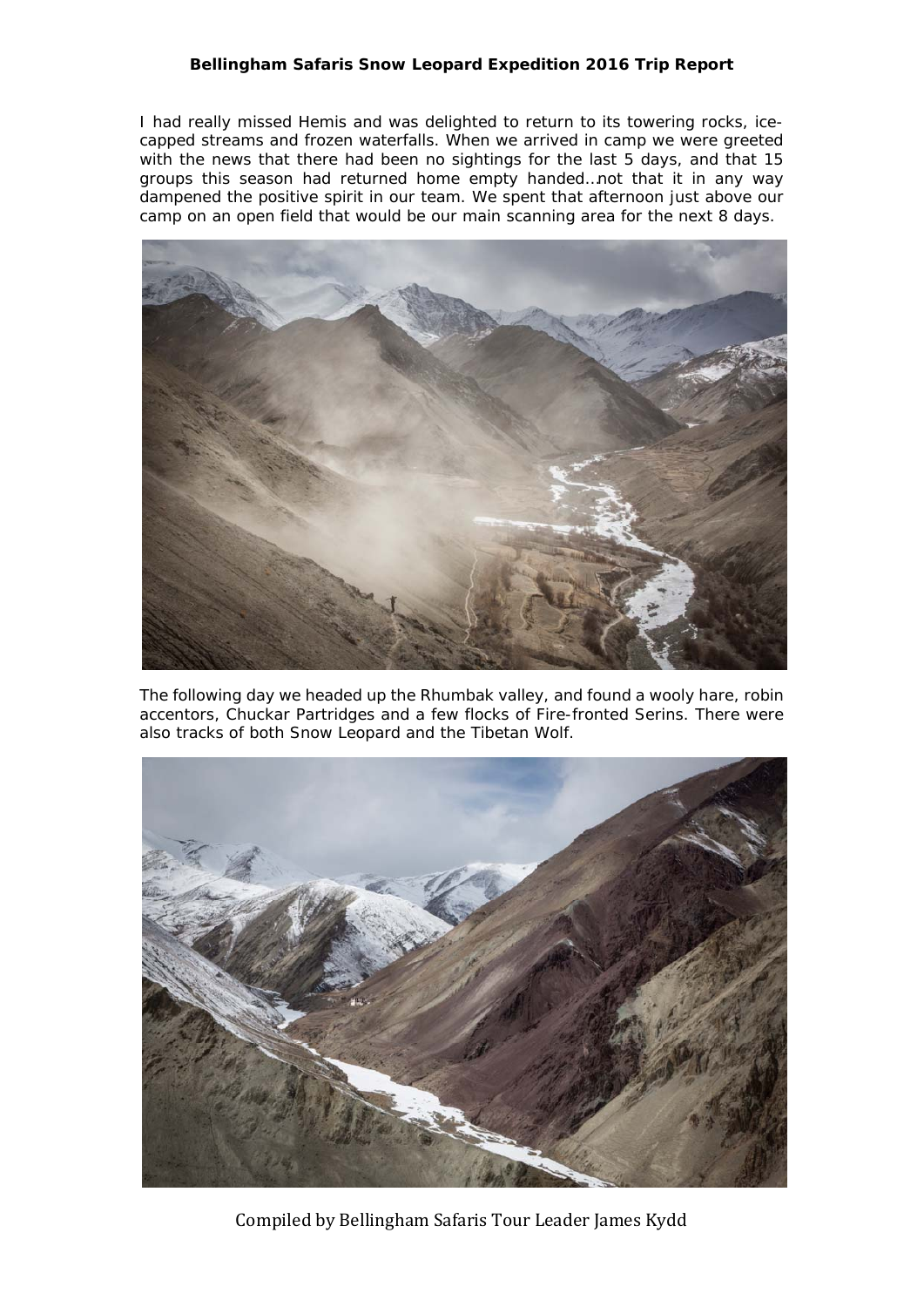W**e** took our time, allowing our bodies to adjust to the altitude, and before we knew it the day had passed. We returned to the little Rhumbak hamlet for a memorable tea with Dorjay's family, and then made our way back to camp for a last scan before sunset.

The radio suddenly was ablaze with excited voices, and luckily we were in the perfect position…. within minutes we had our scopes on a mother Snow Leopard and her two sub-adult cubs! They were far away, perhaps 1.5 - 2km, but we could see them clearly as they moved about on the opposite slope. We watched them in the evening light for roughly an hour, even watching her attempt to hunt some Blue Sheep (with the impatient youngsters eventually betraying her presence). There was much hugging and dancing…we couldn't believe our luck having a sighting on our second day! According to Smanla this was the first time these cubs had been seen!



Scanning these mountainsides metre by metre, day by day is a meditative experience, requiring great patience and concentration, and can be difficult for anyone who is used to a world of instant gratification.

Though we saw no more Snow Leopards for another week, Hemis was full of magical experiences, and here are a few of our highlights in the eyes of our expedition team:

The smiling faces of Dorjay and Dorjay. The sound of the water flowing underneath the iced river. The Blue Sheep jumping from impossibly precarious perches, and their ability to survive on the incredibly sparse vegetation. The plethora of colourful lichens that stained the mountain rocks. Petroglyphs on the rocks that could date back pre-1500 BC. The light falling on snow flakes. The jangling sound of the bells on the donkeys' necks, that somehow seemed to add to the peaceful Buddhist atmosphere. The haunting call of the Himalayan Snowcocks. Cups of hot, sweet masala chai that always seemed to arrive at the perfect moment. The Tibetan Foxes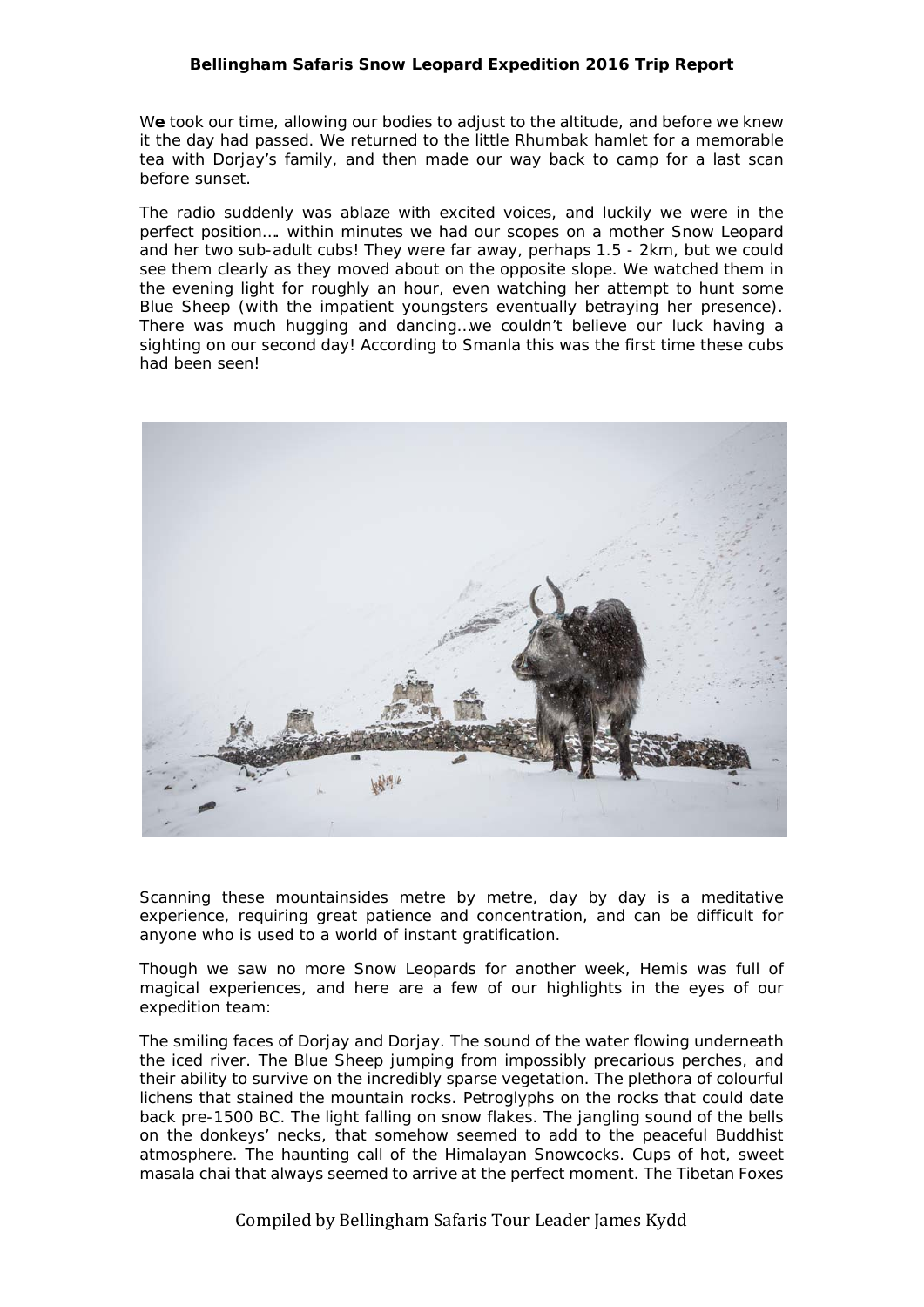calling around camp in the evening. That first kiss of morning light on the snow capped peaks. The giant yak that gently sauntered through camp every day like an old samurai warrior. Finding fossils in the rocks and the consequent thought of these great mountains being pushed up from the sea as India crashed into Asia some 40-50 million years ago. Having a mountain weasel run in between a few of our group, and then allowing us to watch it for a good ten minutes. A young Lammergeier, with its formidable wings, that would soar right over our heads at 12 o'clock each day. The flocks of Hill Pigeons that danced through the valleys in unison. The thrill of scoping, and looking for treasures through the eyepiece. Meditations on a rock overlooking the Rhumbak valley. The beautiful places we stopped for lunch. The jangling melodies of the Fire-fronted Serins as they drifted past in little clouds. The family of Chukars ice-skating their way across the frozen rivers. The anniversary celebrations of two of our guests and the cake chef Dorjay somehow managed to make. Following tracks of a Snow Leopard into a small valley (with Petra) in a howling snow storm. The hot water bottles in our sleeping bags. Waking up to a white wonderland after an evening of heavy snow. Making snowmen and even a reasonable effort at a Snow Leopard sculpture. The fleeting glimpse of the Large-eared Pika. The majestic Golden Eagles that lorded over the skies. The moonlit evenings, and the stars when the clouds cleared. The celebratory snow leopard dance…caught on film!



The best was saved for last. On our final morning we headed up to our usual spotting area for a last attempt. One of our ground crew came to meet us and had information about a Snow Leopard that had been seen near the Matho village, about an hour from the Grand Dragon where we were to stay that night.

We immediately packed up all our gear and began our decent. Four hours later we were within 150m of a snow leopard that was resting next to two calves it had killed in the village!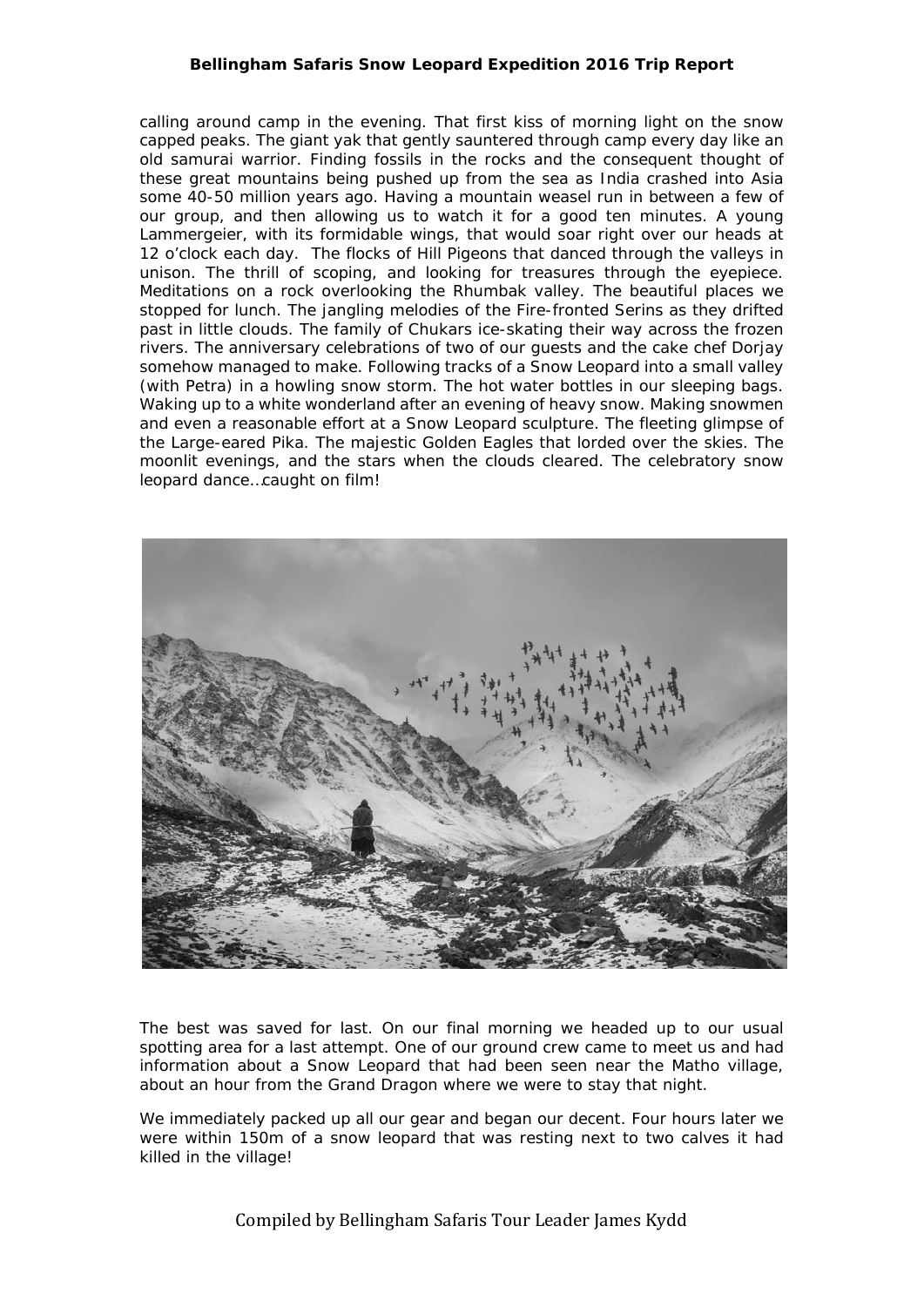

The villagers were amazing and thanks to a good relationship with our team had not chased it away. We were able to spend most of the afternoon in its presence. A sighting as good as this we had not imagined, and it was an incredible finale to our trip.

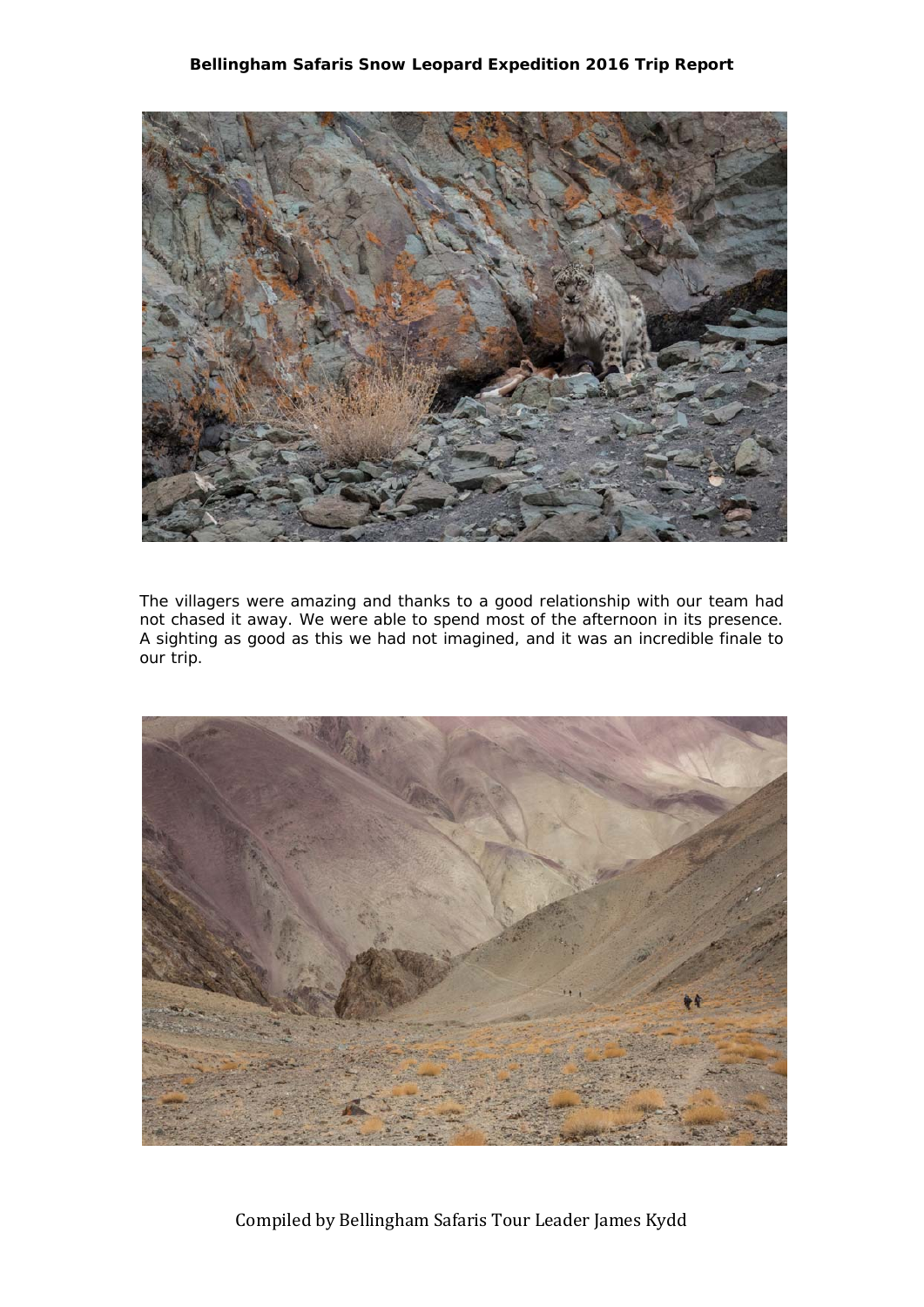

Much thanks to the amazing team that looked after us with such care and constant smiles: Dorjay and Norbu for your gentlemanly service, Chefs Dorjay and Sonam: your food was amazing, Spalzang and Dorjay you have incredible eyes and great natures, Tundup for all your help carrying the load, Smanla for your incredible knowledge and skills, Stanzin and Phunchok for always going out of your way for us. And lastly thanks to this year's expedition team for your good nature and positive vibes…that's the first time there's been such a party in such a small tent!

## **Annotated list of mammal species seen:**

#### **Pikas (Ochotonidae)**

#### **Large-eared Pika,** *Ochotonidae macrotis*

An excellent sighting of this beautiful lagomorph

#### **Hares and rabbits (Leporidae)**

#### **Wooly Hare***, Lepus oiotolus*

We saw few hares compared to previous trips, but were able to get a good sighting of one through the scopes.

#### **Dogs and allies (Canidae)**

#### **Red Fox,** *Vulpes vulpes Montana*

Seen once around the camp at night, and were alarm calling on one of the evenings.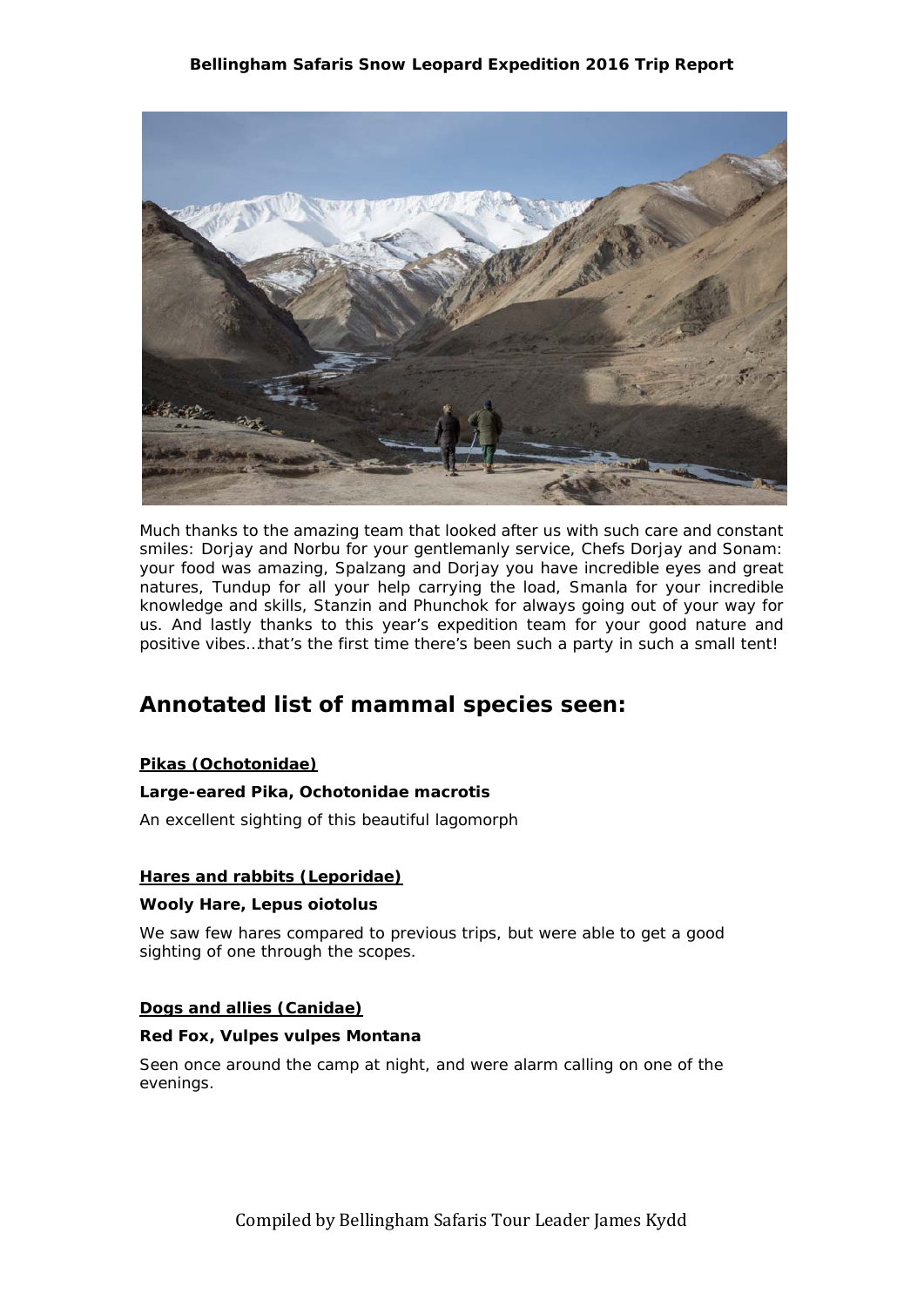#### **Cats (Felidae)**

#### **Snow Leopard,** *Panthera uncia*

We had a distant and breathtaking sighting of a mother and her two cubs, apparently the first time they had been seen by our local guides. We had an excellent sighting of another snow leopard on our last day near a tiny village called Matho.

#### **Mustelids (Mustelidae)**

#### **Mountain Weasel,** *Mustela altaica*

We had a couple of excellent sightings close to camp, after many hours of searching.

#### **Bovids and horned ungulates (Bovidae)**

#### **Bharal or Blue Sheep,** *Psedois nayaur*

The most common large mammal: we had a number of distant sightings but few close sightings compared to previous years, probably due to the snow line being so much higher this year.

#### **Ladakh Urial,** *Ovis orientalis vignei*

The Urial proved to be hard work. After an afternoon of searching we had a long distance view of a herd near Nimmo Village, and then a lucky sighting just before Zingchen on our way into Hemis.

## **Annotated list of bird species seen:**

Clements [omissions] and (changes)

#### **Pheasants (Phasiannidae)**

#### **Himalayan Snowcock,** *Tetraogallus himalayensis*

Seen on most days of the trip

#### **Chukar Partirdge,** *Alectoris chukar*

Seen on most days of the trip in and around camp

#### **Ducks and geese (Anatidae)**

#### **Ruddy Shelduck,** *Tadorna ferruginea*

Seen outside Leh along a tributary of the Indus

#### **Northern Shoveler,** *Anas clypeata*

Seen outside Leh along a tributary of the Indus and at the Shey Marsh

#### **Northern Pintail,** *Anas acuta*

Seen outside Leh along a tributary of the Indus

#### **Garganey,** *Anas querquedula*

Seen at the Shey Marsh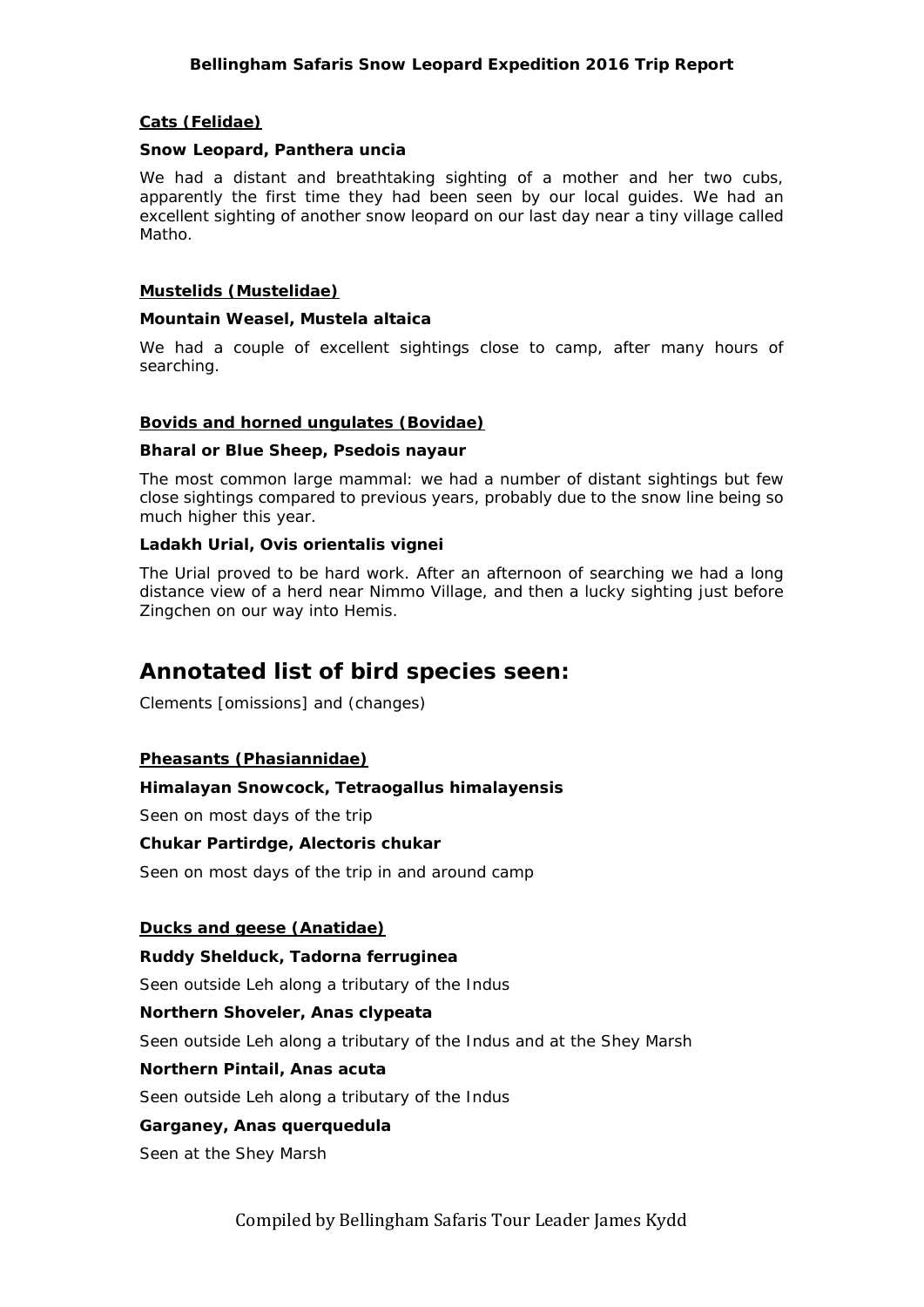**European (Green-winged) Teal,** *Anas crecca*  Seen outside Leh along a tributary of the Indus **Mallard**, **Anas platyrhynchos** Seen near the Shey Marshes **Gadwall, Anas strepera**  Seen outside Leh along a tributary of the Indus

**Hawks, vultures and eagles (Accipitridae) Bearded Vulture (Lammergeier),** *Gypaetus barbatus* Seen on most days of the trip, we had some excellent sightings **Himalayan Vulture (Griffon),** *Gyps himalayensis* We had two distant sightings **Golden Eagle,** *Aquila chrysaetos* This impressive apex predator was seen on four days of the trip.

#### **Crakes and coots (Rallidae)**

#### **Common Moorhen,** *Gallinula chloropus*

Seen in Leh along a tributary of the Indus

# **Eurasian Coot,** *Fulica atra*

Seen at the Shey Marsh

#### **Ibisbill (Ibidorhyncha)**

#### **Ibisbill,** *Ibidorhyncha struthersii*

A couple of excellent sighting of this prized bird outside Leh along a tributary of the Indus

#### **Sandpipers and Snipes (Scolopacidae)**

#### **Solitary Snipe,** *Gallinago solitaria*

A wonderful view of this hard to find bird near the Thiksey monastery.

#### **Common Redshank,** *Tringa totanus*

Seen outside Leh along a tributary of the Indus.

#### **Common Greenshank,** *Tringa nebularia*

Seen outside Leh along a tributary of the Indus.

#### **Green Sandpiper,** *Tringa ochropus*

Seen outside Leh along a tributary of the Indus.

#### **Pigeons and doves (Columbidae)**

#### **Rock Dove (Pigeon),** *Columba livia*

Seen in most villages of the larger villages we passed through.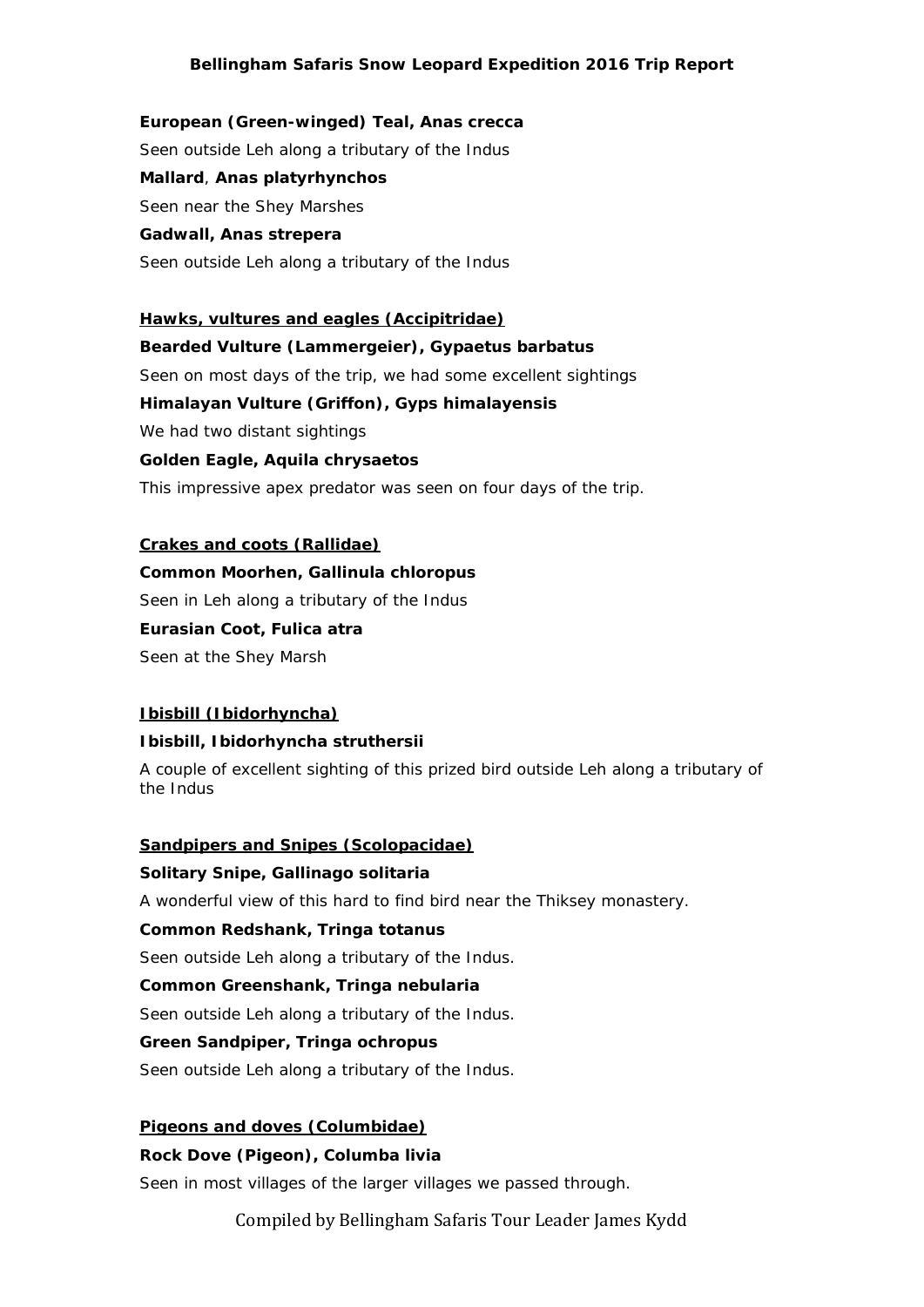#### **Hill Pigeon,** *Columba rupestris*

Seen at basecamp and in the small hamlets of Hemis.

**Owls,** *Strigidae*  **Eurasian Eagle-owl,** *Bubo bubo* 

#### **Crows, jays (Corvidae)**

**Eurasian Magpie,** *Pica pica* Seen on most days throughout the trip. **Red-billed Chough,** *Pyrrhocorax pyrrhocorax* Seen on most days throughout the trip. **Alpine (yellow-billed) Chough,** *Pyrrhocorax graculus* A handful of sightings in Hemis. **Carrion Crow,** *Corvus corone* Saw a number of individuals in Leh.

**Tits (Paridae) Great Tit,** *Parus major* Seen throughout the trip especially around the camp.

#### **Wrens (Troglodytidae)**

#### **Eurasian Wren,** *Troglodytes troglodytes*

Seen outside Leh along a tributary of the Indus, and once within Hemis.

#### **Chats, old world Flycatchers (Muscicapidae)**

#### **Güldenstädts (White-winged) Redstart,** *Phoenicurus erythrogastrus*

Seen on numerous occasions in the valleys around Leh.

#### **Old world Sparrows, Snowfinches (Passeridae)**

**House Sparrow,** *Passer domesticus*

Seen around human habitation.

**Tibetan (Black-winged) Snowfinch,** *Montifringilla adamsi* Seen in the Rhumbak Valley.

#### **Accentors (Prunellidae)**

#### **Robin Accentor,** *Prunella rubeculoides*

Seen on a number of occasions, we had an excellent view of one in the Rhumbak Village